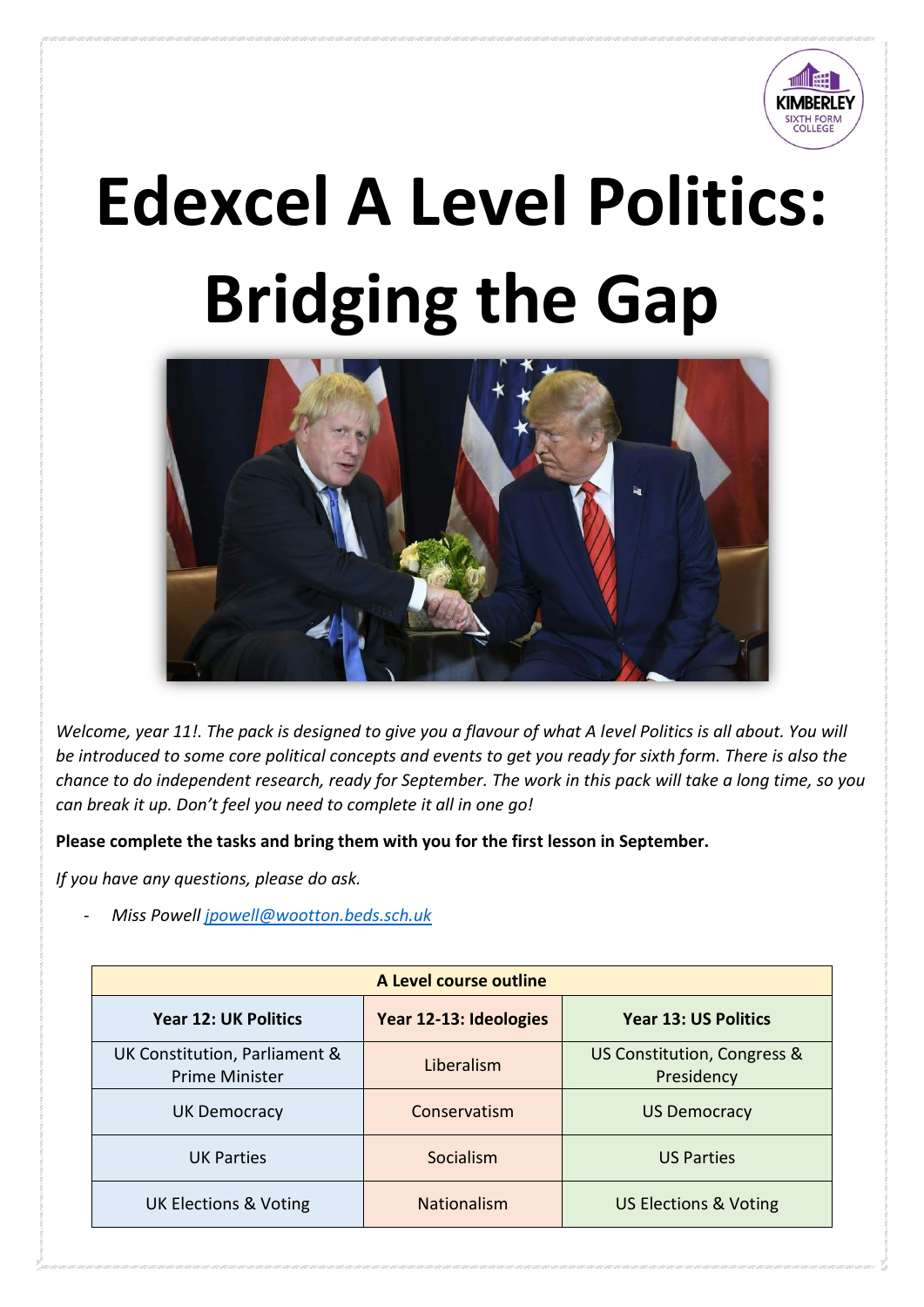## **Task One: What is Politics?**

*"Politics is the study of how a people, a nation or a state is governed."*

When most people think of politics, they think of people in offices, making deals and agreements that will affect millions of people – and it is. Politics is about power, about people, equality, war, conflict, debate, cooperation, freedom, money, etc. – it's about the relationship between the state (the government) and its citizens, or the state and other states. It governs everything we can and will do in our lives.

One of the reasons politics is so exciting is that it changes every single day based on the actions of individuals. Less than 500 people (in a country of 330 million) decided the result of the 2000 presidential election that made George Bush president. Closer to home, if just one out of every 50 people who voted to leave the EU had voted differently, we wouldn't have left. Each individual vote is vital, and yet 28% of all the people who could vote and registered to vote in that referendum didn't. It would take just a small number of them to change the result.

#### **Your first task is to help you understand what Politics is really all about. Use the internet to research and understand what the following key terms mean and create a short definition for each** *in your own words***.**

| The most important thing in an A level is <i>your understanding</i> – so it's not about having the "right" or |  |
|---------------------------------------------------------------------------------------------------------------|--|
| "word-perfect" definition, it's about you <i>understanding</i> what a concept means.                          |  |
|                                                                                                               |  |

| <b>Term</b>                       | <b>Explanation</b> |
|-----------------------------------|--------------------|
| Power                             |                    |
| Authority                         |                    |
| Legitimacy                        |                    |
| Government                        |                    |
| Politics                          |                    |
| Civil society                     |                    |
| Executive                         |                    |
| Prime minister                    |                    |
| Cabinet                           |                    |
| Parliament                        |                    |
| House of<br>Commons               |                    |
| House of Lords                    |                    |
| Supreme Court<br>$(UK - not US!)$ |                    |
| Direct<br>democracy               |                    |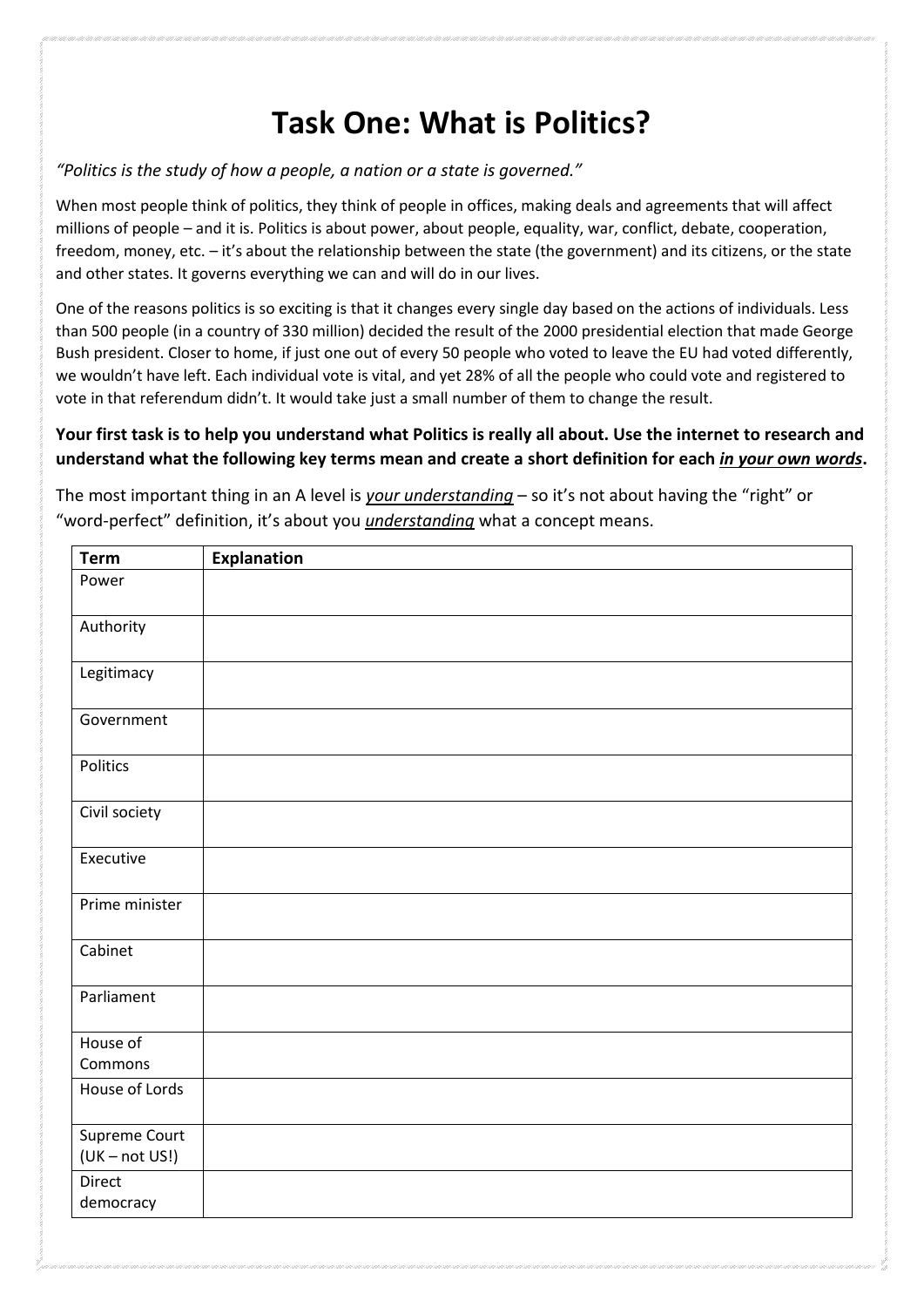| Representative |  |
|----------------|--|
| democracy      |  |
| Sovereignty    |  |
|                |  |
| Parliamentary  |  |
| sovereignty    |  |
| Referendum     |  |
|                |  |
| Constitutional |  |
| monarchy       |  |
| Devolution     |  |
|                |  |
| Labour Party   |  |
|                |  |
| Conservative   |  |
| Party          |  |
| Liberal        |  |
| Democrats      |  |

#### **Task Two: Which party policies do you support?**

Go to these links here for the 2019 manifesto pledges of the UK's three major parties

<https://www.bbc.co.uk/news/election-2019-50524262>

<https://www.bbc.co.uk/news/election-2019-50501411>

<https://www.bbc.co.uk/news/election-2019-50459123>

- ➔ I would like you to choose a few policies of your choose and explain below why you support OR oppose that policy.
- ➔ **You must choose at least one policy from each manifesto** to discuss. If you want to extend yourself and consider more than three, go for it!

Make your notes in bullet points or a table and focus on:

- Party:
- Manifesto policy:
- Agree/disagree & why: